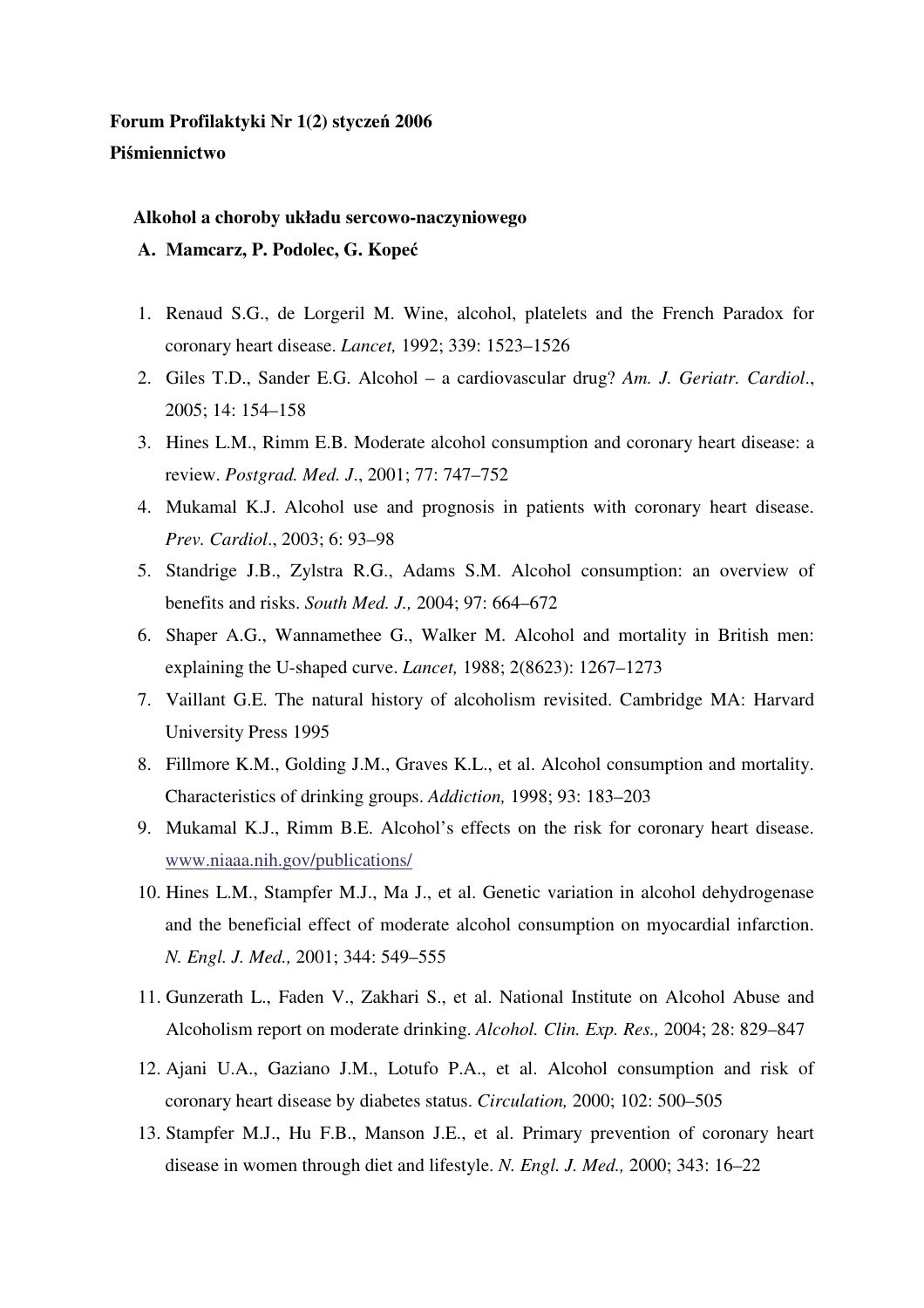- 14. Mukamal K.J., Conigrave K.M., Mittelman M.A., et al. Roles of drinking pattern and type of alcohol consumed in coronary heart disease in men. *N. Engl. J. Med,*2003; 348: 109–118
- 15. Thun M.J., Peto R., Lopez A.D., et al. Alcohol consumption and mortality among middle-aged and elderly U.S. adults. *N. Engl. J. Med.,* 1997; 337: 1705–1714
- 16. Muntwyler J., Hennekens C.H., Burning J.E., et al. Mortality and light and moderate alcohol consumption after myocardial infarction*. Lancet,* 1998; 352: 1882–1885.
- 17. Mukamal K.J., Maclure M., Muller J.R., et al. Prior alcohol consumption and mortality following acute myocardial infarction. *JAMA,* 2001; 285: 1965–1970
- 18. Abramson J.L., Williams S.A., Krumholz H.M., et al. Moderate alcohol consumption and risk of heart failure among older persons. *JAMA,* 2001; 285: 1971–1977
- 19. Walsh C.R., Larson M.G., Evans J.C., et al. Alcohol consumption and risk for congestive heart failure in the Framingham Heart Study. *Ann. Intern. Med*., 2002; 136: 181–191
- 20. Cooper H.A., Exner D.W., Domański M.J., et al. Light-to-moderate alcohol consumption and prognosis in patients with left ventricular systolic dysfunction. *J. Am. Coll. Cardiol.,* 2000; 35: 1753–1759
- 21. Reynolds K., Lewis B., Nolen J.D., et al. Alcohol consumption and risk of stroke: a meta-analysis. *JAMA,* 2003; 89: 579–588
- 22. Mukamal K.J., Ascherio A., Mittleman M.A., et al. Alcohol and risk for ischemic stroke in men: the role of drinking patterns and usual beverage. *Ann. Intern. Med.,* 2005; 142: 11–19
- 23. Cushman W.C., Cutler J.A., Hanna E., et al. The Prevention and Treatment of Hypertension Study (PATHS): effects of an alcohol treatment program on BP. *Arch. Intern. Med.,* 1998; 158: 1197–1207
- 24. Xin X., He J., Frontini M.G., et al. Effects of alcohol reduction on blood pressure: a meta-analysis of randomized controlled trials. *Hypertension,* 2001; 38: 1112–1117
- 25. Piano M.R. Alcoholic cardiomyopathy: incidence, clinical characteristics, and pathophysiology. *Chest,* 2002; 121: 1638–1650
- 26. Djousse L., Levy D., Benjamin E.J., et al. Long-term alcohol consumption and the risk of atrial fibrillation in the Framingham Study. *Am. J. Cardiol.,* 2004; 93: 710–713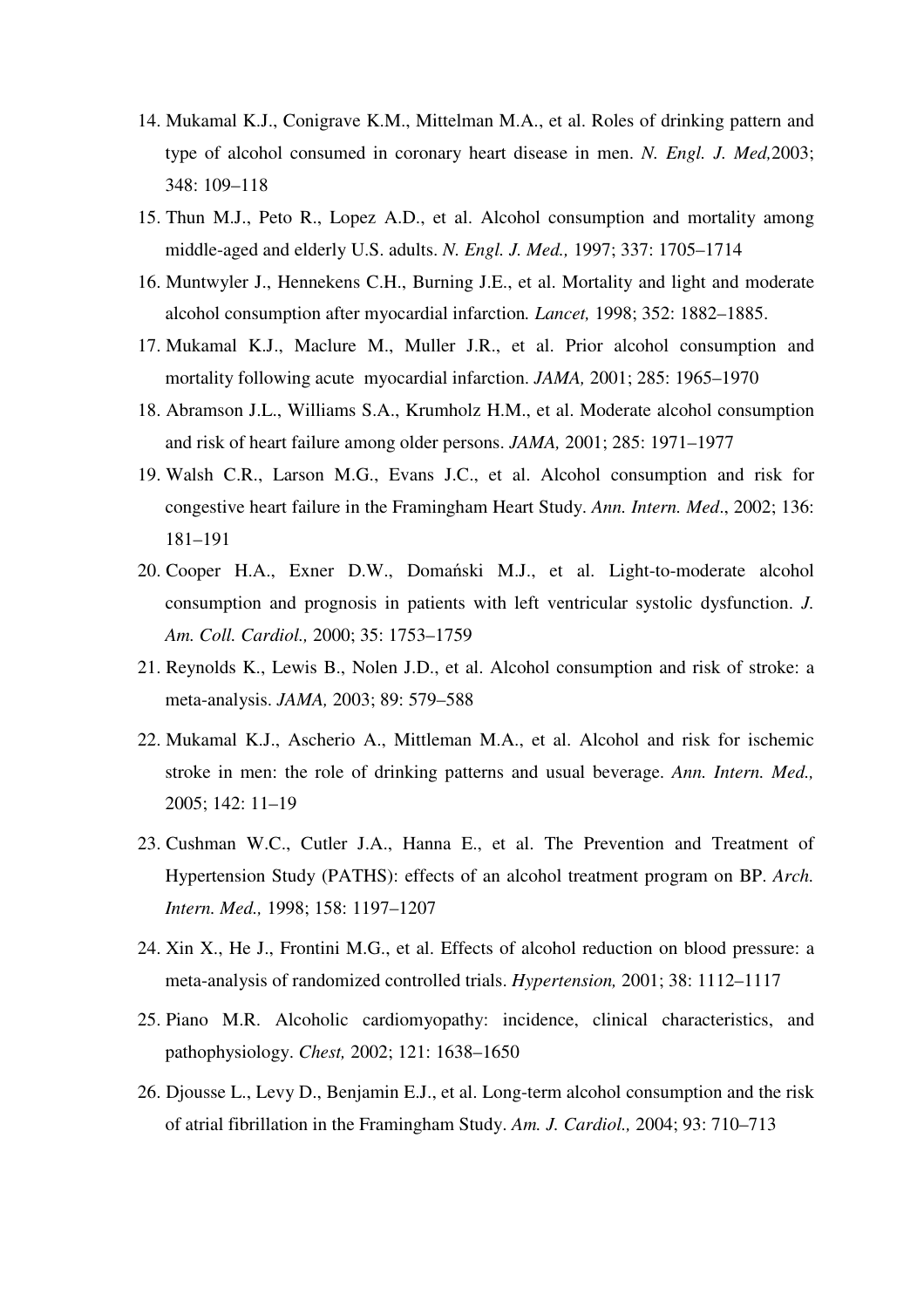- 27. Ruitenberg A., van Swieten J.C., Witteman J.C., et al. Alcohol consumption and risk of dementia: The Rotterdam Study. *Lancet.,* 2002; 359: 281–286
- 28. Koppes L.L., Dekker J.M., Hendriks H.F., et al. Moderate alcohol consumption lowers the risk of type 2 diabetes. *Diabetes Care,* 2005; 28: 719–725
- 29. Freiberg M.S., Cabral H.J., Heeren T.C., et al. Alcohol consumption and the prevalence of the Metabolic Syndrome in the US: a cross-sectional analysis of data from the Third National Heath and Nutrition Examination Survey. *Diabetes Care,*  2004; 27: 2954–2959
- 30. Saitz R. Overview of medical and surgical complications, in Graham A.W., Schultz T.K., Mayo-Smith M.F., et al (eds): Principles of Addiction Medicine. Chevy Chase, MD, American Society of Addiction Medicine, 2003, ed 3, pp 1027–1052
- 31. Gaziano JM, Buring JE, Breslow JL, et al. Moderate alcohol intake, increased levels of high-density lipoprotein and its subfractions, and decreased risk of myocardial infarction. *N. Engl. J. Med.,* 1993; 329: 1829–1834
- 32. Ridker P.M., Vaughan D.E., Stampfer M.J., et al. Association of moderate alcohol consumption and plasma concentration of endogenous tissue-type plasminogen activator. *JAMA,* 1994; 272: 929–933.
- 33. Albert M.A., Glynn R.J., Ridker P.M. Alcohol consumption and plasma concentration of C-reactive protein. *Circulation,* 2003; 107: 443–447
- 34. Bohm M, Rosenkranz S, Laufs U. Alcohol and red wine: impact on cardiovascular risk. *Nephrol. Dial Transplant.,* 2004; 19: 11–16
- 35. Goldberg I.J., Mosca L., Piano M.R., et al. Wine and your heart. *Circulation,* 2001; 103: 472–475
- 36. Dietary Guidelines for Americans 2005. www.health.gov/dietaryguidelines/dga2005/
- 37. Prewencja chorób układu krążenia. Wytyczne ESC. Kardiol. Pol., 2004; 61: suppl I.
- 38. Mamcarz A., Pikto-Pietkiewicz W.: Niefarmakologiczne metody zapobiegania chorobom układu krążenia – naturalne antyoksydanty i alkohol. W: Kardiologia Zapobiegawcza. Red. M. Naruszewicz. PTBnM, VERSO, Szczecin 2003, 297–313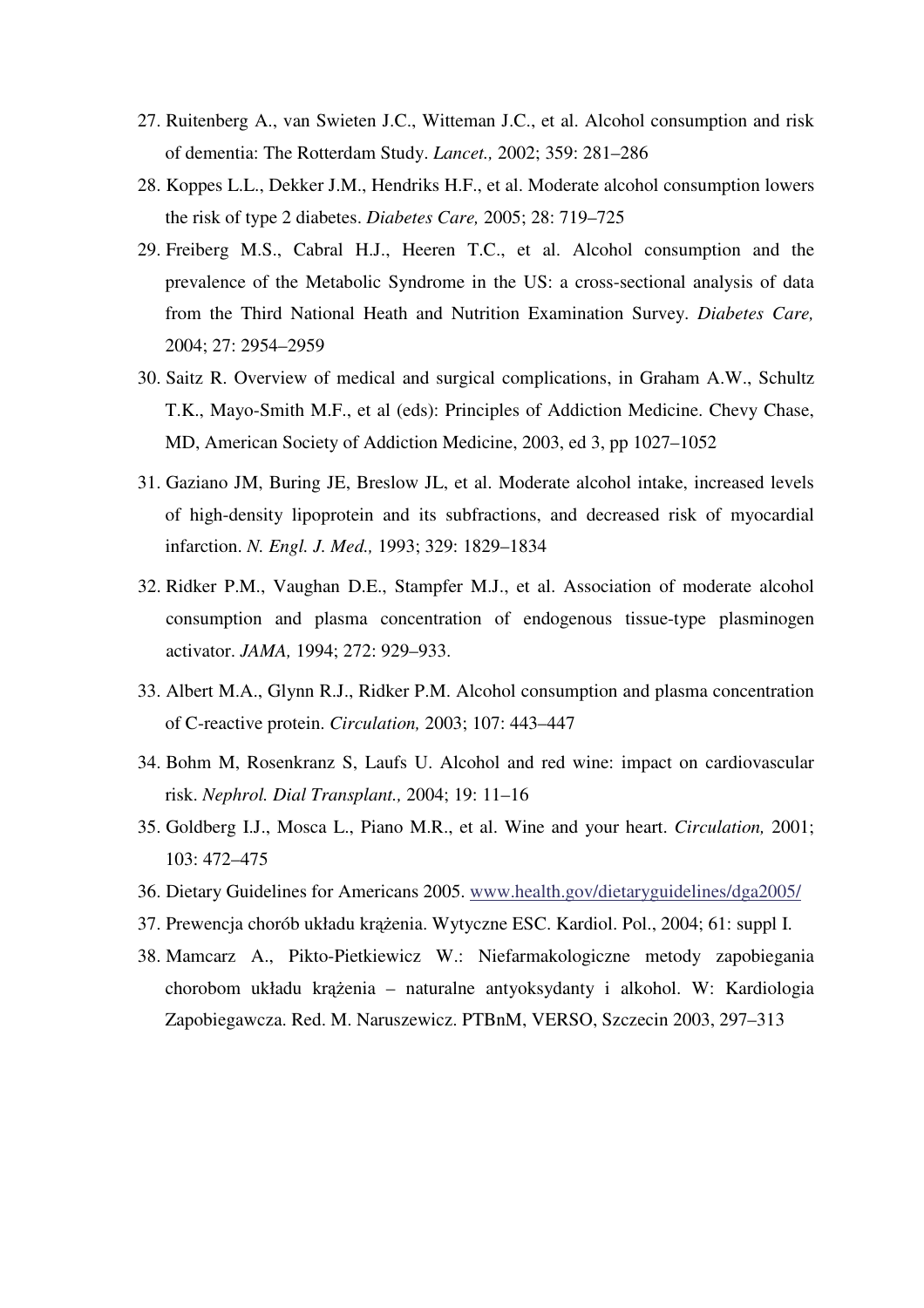## **Specjali**ś**ci o alkoholu**

#### **Kardiolog**

#### **prof. dr hab. med. Mirosław Dłu**ż**niewski**

- 1. Hines LM, Rimm EB. Moderate alcohol consumption and coronary heart disease: a review. *Postgrad Med J.* 2001;77:747-752.
- 2. Stampfer MJ, Kang JH, Chen J, et al. Effects of moderate alcohol consumption on cognitive function in women. *N Engl J Med.* 2005;352:245-253.
- 3. Renaud S, Gueguen R. The French paradox and wine drinking. *Novartis Foundation Symposium* . 1998;216:208-217.
- 4. Gunzerath L, Faden V, Zakhari S, et al. National Institute on Alcohol Abuse and Alcoholism report on moderate drinking. *Alcohol Clin Exp Res.* 2004;28:829-847.
- 5. Mukamal KJ, Ascherio A, Mittleman MA, et al. Alcohol and risk for ischemic stroke in men: the role of drinking patterns and usual beverage. *Ann Intern Med.* 2005;142:11-19.

#### **Diabetolog**

#### **Prof. dr hab. med. Jacek Sieradzki**

- 1. Christiansen C., Thomsen C., Rasmussen O., Balle M., Hauersle C., Hansen C., Hermansen K.: Wine for type 2 diabetic patients? Diabetic Med. 1993, 10, 958-961.
- 2. Koivisto V.A., Tulokas S., Toivonen M., Haapa E., Pelkonen R.: Alcohol with a meal has no adverse effects on postprandial glucose homeostasis in diabetic patients. Diabetes Care 1993, 16, 1612-1614.
- 3. Wei M., Gibbons L.W., Mitchell T.L.: Alcohol intake and incidence of type 2 diabetes in men. Diabetes Care 2000, 23, 18-23.
- 4. Burge M.R., Zeise T.M., Sobhy T.A.: Low-dose ethanol predisposes elderly fasted patients with type 2 diabetes to sulphonulurea induced low blood glucose. Diabetes Care 1999, 22, 2037-2041.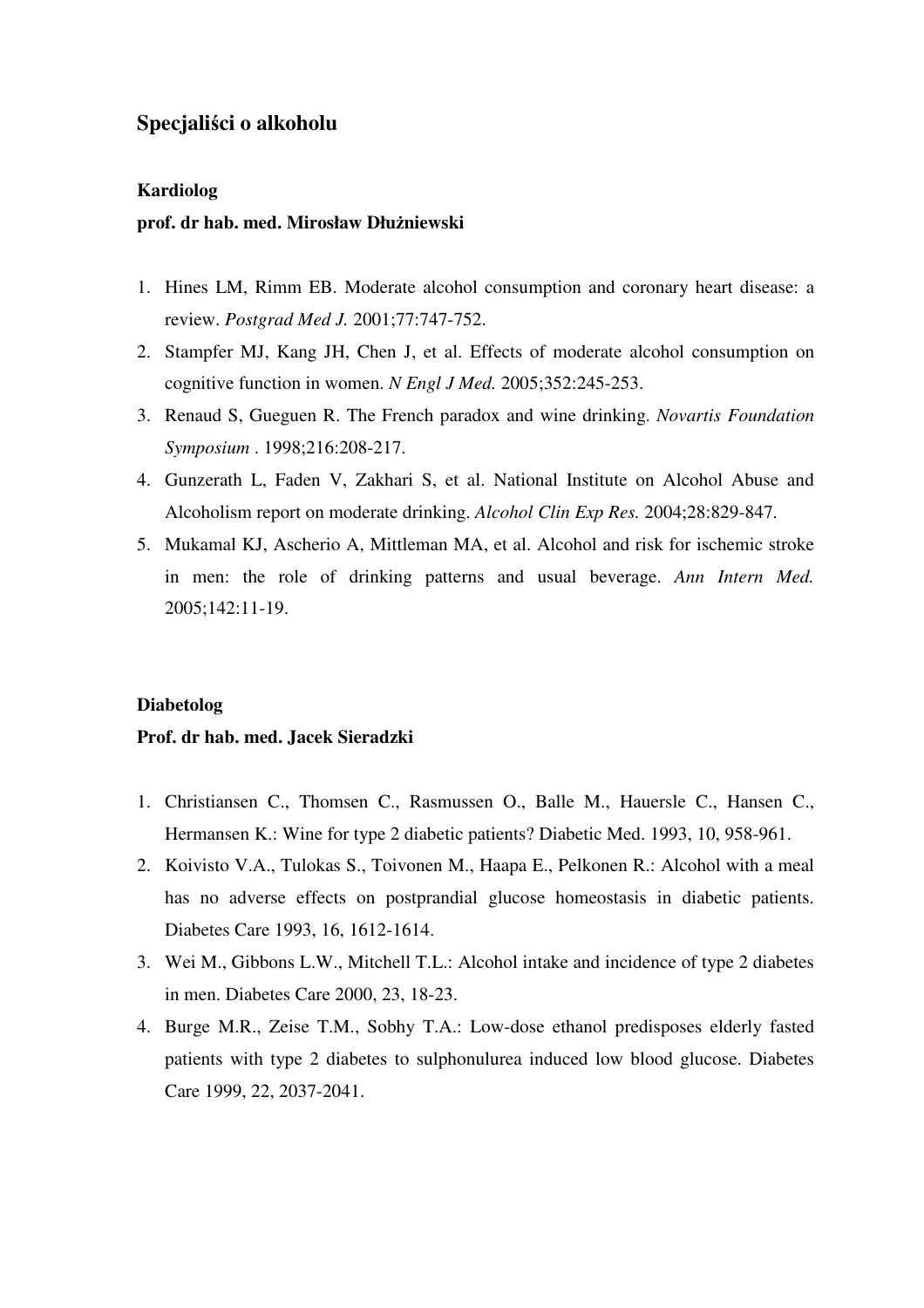### **Gastroenterolog**

## **prof. dr hab. med. Tomasz Mach**

- 1. Borras E.: Genetic polymorphism of alcohol dehydrogenase in Europeans: the ADH2\*2 allele decreases the risk for alcoholism and is associated with ADH3\*1. Hepatology 2000, 31: 984-989.
- 2. Mach T.: Fatty liver current look at the old disease. Med. Sci. Monit. 2000, 6 (1): 209-216.
- 3. Mach T.: Stłuszczeniowa choroba wątroby patogeneza, obraz kliniczny i leczenie. Nowa Klinika 2003, 10 (1-2): 26-32.
- 4. Mach T. Alkoholowe choroby wątroby. W: Choroby wewnętrzne. Red. A. Szczeklik, Medycyna Praktyczna 2005, 46-50.

## **Toksykolog**

## **prof. dr hab. med. Janusz Pach**

1. D. Pach, A. Hubalewska, B. Huszno, A. Kamenczak, J. Szerszeń-Motyka, J. Baran "Trudności w rozpoznaniu encefalopatii wątrobowej u osób uzależnionych od alkoholu".

Difficulties in diagnosing of hepatic encephalopathy in ethanol dependent patiens.

2. I. Wegrzynek, E. Żulikowska, D. Pach, W. Szczepański "Stan czynnościowy i morfologiczny wątroby u osób ostro zatrutych alkoholem i przewlekle od niego uzależnionych".

Morphological and functional status of liver in ethanol poisoned and chronically dependent patients.

3. Z. Chodorowski, J. Sein Anand, P. Rutkowski, M. Twardowska "Osoby uzależnione od alkoholu w praktyce wybranych losowo lekarzy rodzinnych praktykujących na terenie Gdańska.

Alcohol dependent patiens in family doctor's practice in Gdańsk.

4. S. Kroch, A. Kamenczak, J. Chrostek Maj, A.Polewka "Obraz zaburzeń somatycznych i psychicznych u osób uzależnionych od alkoholu leczonych w oddziale detoksykacji". The somatic and psychiatric disorders in the alcohol addicted patients treated in the detoxification unit.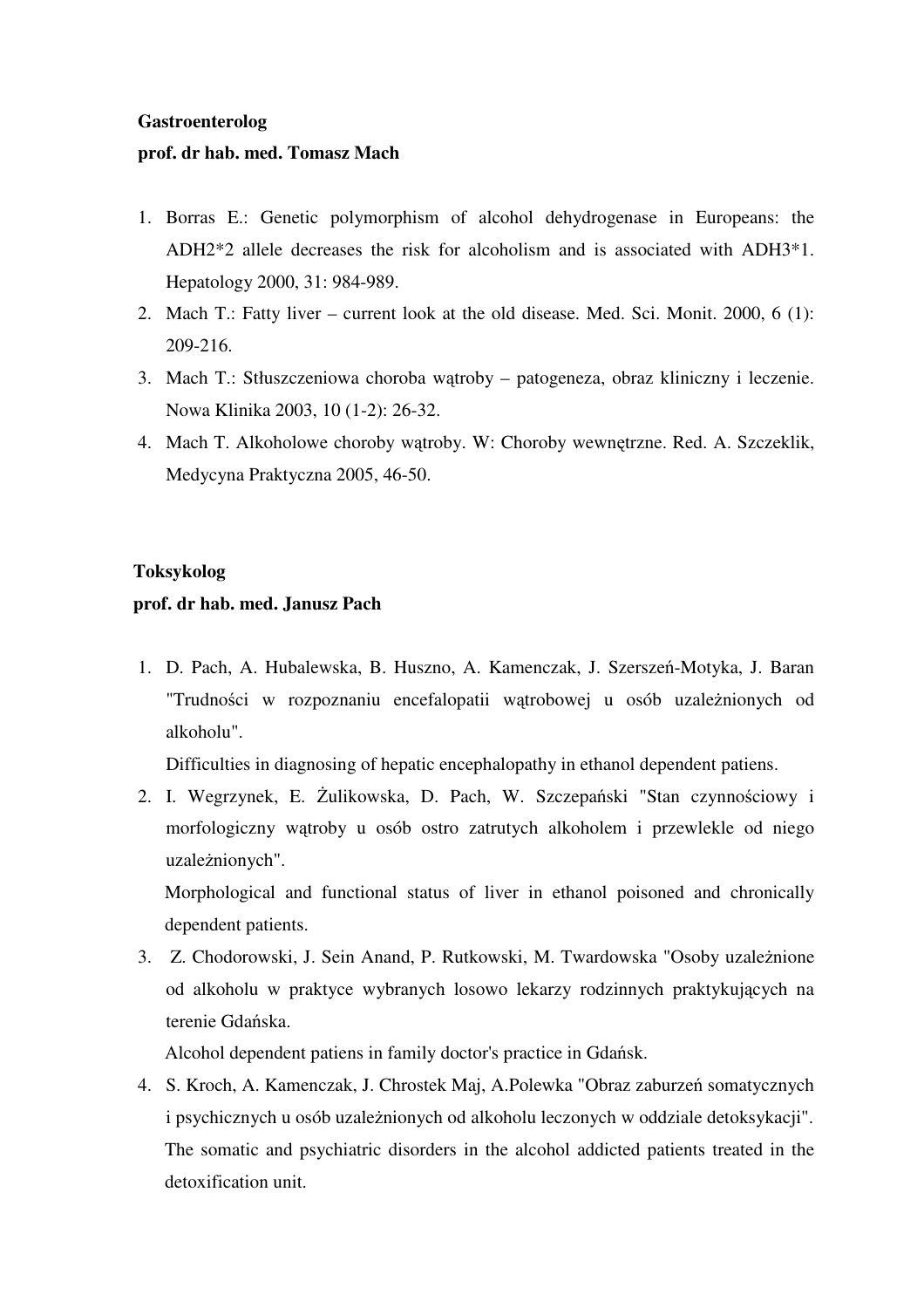#### **Pediatra**

### **prof. dr hab. med. Jerzy Sta**ń**czyk**

- 1. Gacek Maria, *Alkoholizowanie si*ę *młodzie*ż*y szkolnej na tle oddziaływa*ń *prewencyjnych*, Wychowanie Fizyczne i Zdrowotne, 1998, nr 3, s. 109-112.
- 2. Ignaciuk Anna, *Alkohol a wczesna inicjacja seksualna*, Problemy Alkoholizmu 2001, nr 3, dod., s. V-VI.
- 3. *Picie alkoholu w ró*ż*nych okresach* ż*ycia*, red. Alicja Bartosik, Państwowa Agencja Rozwiązywania Problemów Alkoholowych, Warszawa, 2000.
- 4. Sierosławski Janusz, Zieliński Antoni, *Rodzice coraz cz*ęś*ciej pozwalaj*ą *pi*ć, Świat Problemów 1999, nr 4, s. 4-8.
- 5. Stępień E., *Alkohol a polska młodzie*ż. Raport 1994, Państwowa Agencja Rozwiązywania Problemów Alkoholowych, Warszawa, 1995.
- 6. Thackray HM, Tifft C.: *Fetal Alcohol Syndrome*, Pediatrics in Review 2001; 22 (2).

#### **Neurolog**

## **prof. dr hab. med. Wojciech Kozubski**

1. Goldstein LB, Adams R, Becker K: Primary prevention of ischemic stroke: A statement for healthcare professionals from the stroke council of the American Heart Association. Circulation 2001, 103, 163.

2. Reynolds K, Lewis LB, Nolen JDL, Kinney GL, Sathya B, He J: Alcohol consumption and the risk of stroke. A meta-analysis. JAMA 2003, 289, 579.

3. Lishman WA: Alcohol and the brain. Psychiatry 1990, 156: 635-644.

4. Horwath TB: Clinical spectrum and epidemiological features of alcoholic dementia. W: Alcohol, Drugs and Brain Damage. Red. J. G. Rankin. Toronto, Alcoholism and Drug Addiction Research Foundation of Ontario, 1975, 1.

5. Luchsinger JA, Tang M-X, Siddiqui M, Shea S, Mayeaux R: Alcohol intake and risk of dementia. J Am Geriatr Soc 2004, 52, 540.

6. Donahue RP, Abott RD: Alcohol and haemorrhagic stroke. Lancet 1986, ii, 515.

7. Kozubski W: Zespoły neurologiczne związane ze spożywaniem alkoholu. W: Choroby układu nerwowego. Red. Kozubski W, Liberski PP. PZWL, Warszawa, 2004, 543.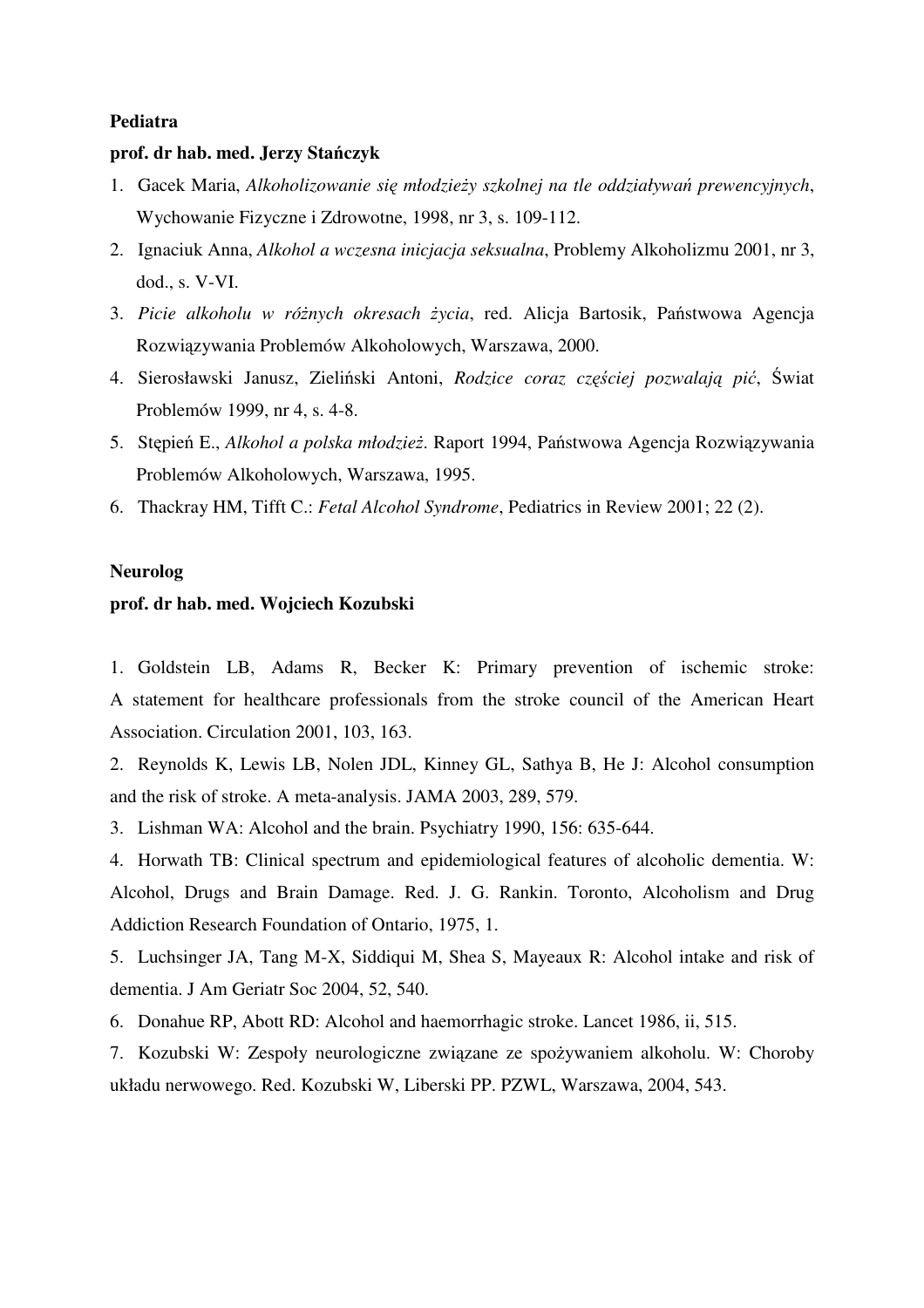## **Psychiatra**

## **dr hab. med. Dominika Dudek**

- 1. B. Habrat, Steibarth-Chmielewska K, Baran-Furga H: Zaburzenia spowodowane substancjami psychoaktywnymi. W: A.Bilikiewicz, S. Puzyński, J, Rybakowski, J. Wiórka: Psychiatria. Urban i Partner, Wrocław, 2002
- 2. Helena Baran-Furga, Karina Steinbarth-Chmielewska: Uzależnienia. Obraz Kliniczny i leczenie. PZWL, Warszawa, 1999
- 3. Salloum I.M., Daley D.C., Thase M E: Male depression, alcoholism and violence. Martin Dunitz, 2000
- 4. Bogusław Habrat: Organizm w niebezpieczeństwie. Państwowa Agencja Rozwiązywania Problemów Alkoholowych, Warszawa, 1994
- 5. Woronowicz B: Uzależnienie od alkoholu. W: J. Wiórka (red): Psychiatria Praktyczna dla Lekarza Rodzinnego. Instytut Psychiatrii I Neurologii, Warszawa, 1992

## **Onkolog**

## **prof. dr hab. med. Janusz Pawl**ę**ga**

- 1 Pawlęga J. "Breast cancer and smoking, vodka drinking and dietary habits", Acta Oncologica 1992
- 2 Pawlęga J. "Możliwości praktyczne uniknięcia zgonu na nowotwory złośliwe", Współczesna Onkologia 1998
- 3 Pawlęga J. "Zagrożenie nowotworami złośliwymi i możliwości jego zmniejszenia", Materiały Naukowe Medycznego Centrum Kształcenia Podyplomowego CMUJ, Kraków 2001

# **Diagnostyka ostrych zespołów wie**ń**cowych po spo**ż**yciu alkoholu dr n. biol. Ewa St**ę**pie**ń

- 1. Negative association between ethanol intoxication and myocardial infarction in patient with chest pain. Smith SW, Swanson M. Ann. Emerg. Med. 2004; 44: S4.
- 2. NACB recommendation for use of cardiac markers In coronary artery diseases.